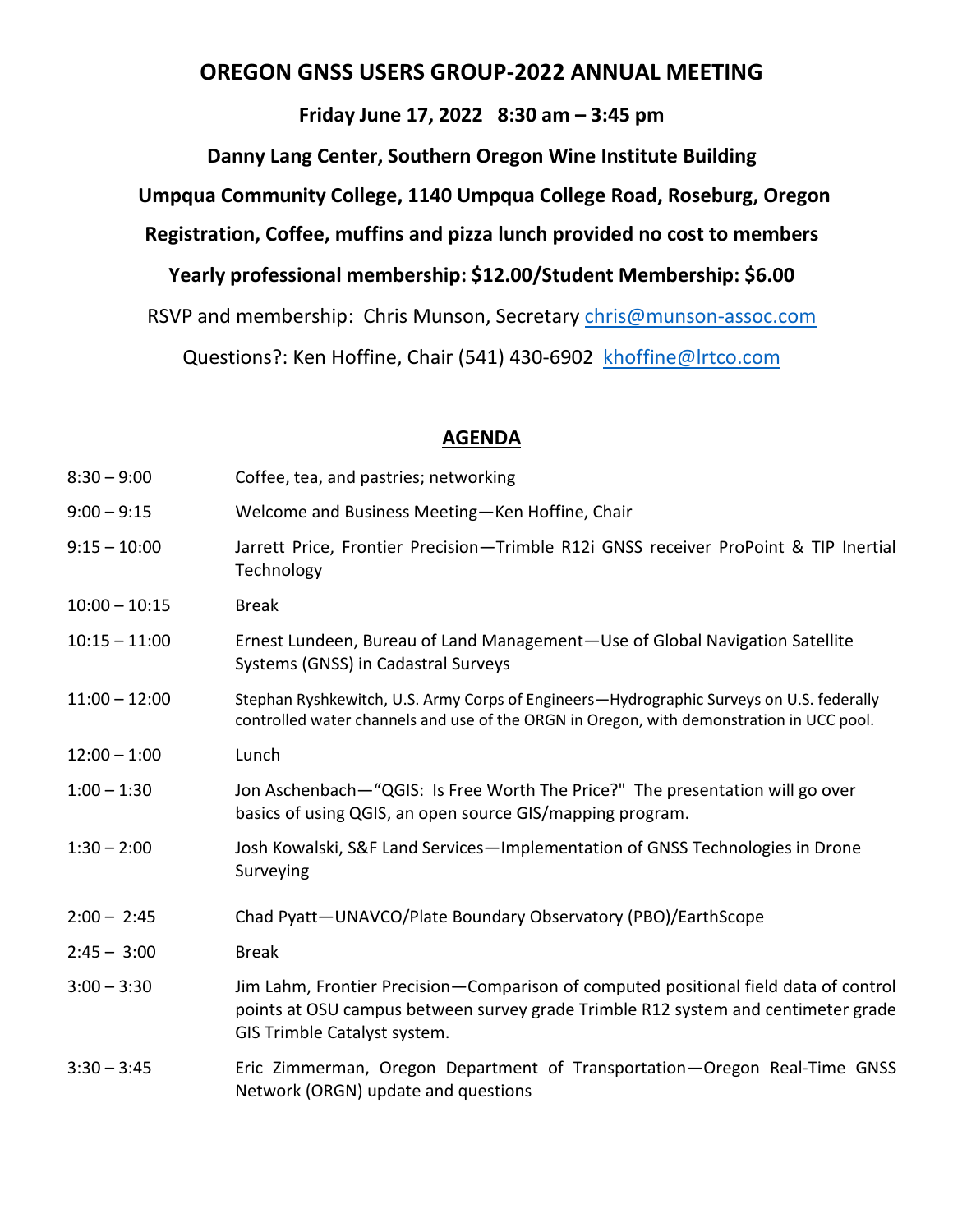#### **Hydrographic Surveys by the US Army Corps of Engineers**

Multibeam and LiDAR hydrographic surveys performed daily with the US Army Corps of Engineers, Portland District's Survey Vessel Fleet--and other platforms of opportunity--on US federally maintained waterways, harbors, dams, and flood control projects throughout the Pacific NW and beyond. Daily use of the ORGN for RTK and PPK GNSS for precise positioning within the State of Oregon and along the Washington, Idaho and California borders.

**Stephan Ryshkewitch** | Lead Survey Technician USACE Portland Surveys pc: 503-702-9162 email: [Stephan.A.Ryshkewitch@usace.army.mil](mailto:Stephan.A.Ryshkewitch@usace.army.mil)

#### **Trimble R12i GNSS Receiver ProPoint and TIP Inertial Technology**

Summary

High multipath environments have been historically a tough subject with GNSS/GPS technology. Trimble's ProPoint GNSS technology has changed the game and made the impossible into a reality. TIP technology is the inertial component and combined with ProPoint has increased the possibilities of the survey-grade GNSS world. This session will cover these 2 technologies and breakdown some real-world data collection scenarios. In addition, the session will review utilizing both the ORGN and Trimble VRS Now with the Trimble R12i GNSS receiver (network rover).

Jarrett Price has been with Frontier Precision since 2004. He's focused on sales/support/training with survey, 3D laser scanning and LiDAR geospatial products. Prior to Frontier Precision, Jarrett worked for 2 surveying & engineering firms in Oregon as a field surveyor. BS in Geography from Oregon State University.

**Jarrett Price** | Applied Geospatial Engineer Frontier Precision, Inc. (503) 819-8781 [jarrettp@frontierprecision.com](mailto:jarrettp@frontierprecision.com)

#### **Preliminary results comparing coordinates derived from Trimble R12i and the Trimble Catalyst DA2.**

This presentation is a summary of multiple observations derived from the new Trimble Catalyst DA2 digital antenna and the Trimble R12i. Bob Green and I occupied 15 of the 25 survey control points established by the Geomatics professor at OSU, Chase Simpson. He uses that control network in his survey classes. As a result, these points have been observed hundreds of times. Least squares adjustments were performed on this network a total of 253 times! I will illustrate how the accuracy of the top Trimble GNSS survey system compares to the inexpensive Mapping and GIS system with a centimeter subscription. The results of this short, 30-minute presentation will blow your mind!

**Jim Lahm** | GIS Services Specialist Frontier Precision, Inc**.** Email: jim@frontierprecision.com 7800 SW Durham Road, Suite 100 Tigard, OR 97224 (503) 624-6133 direct (503) 706-4272 cell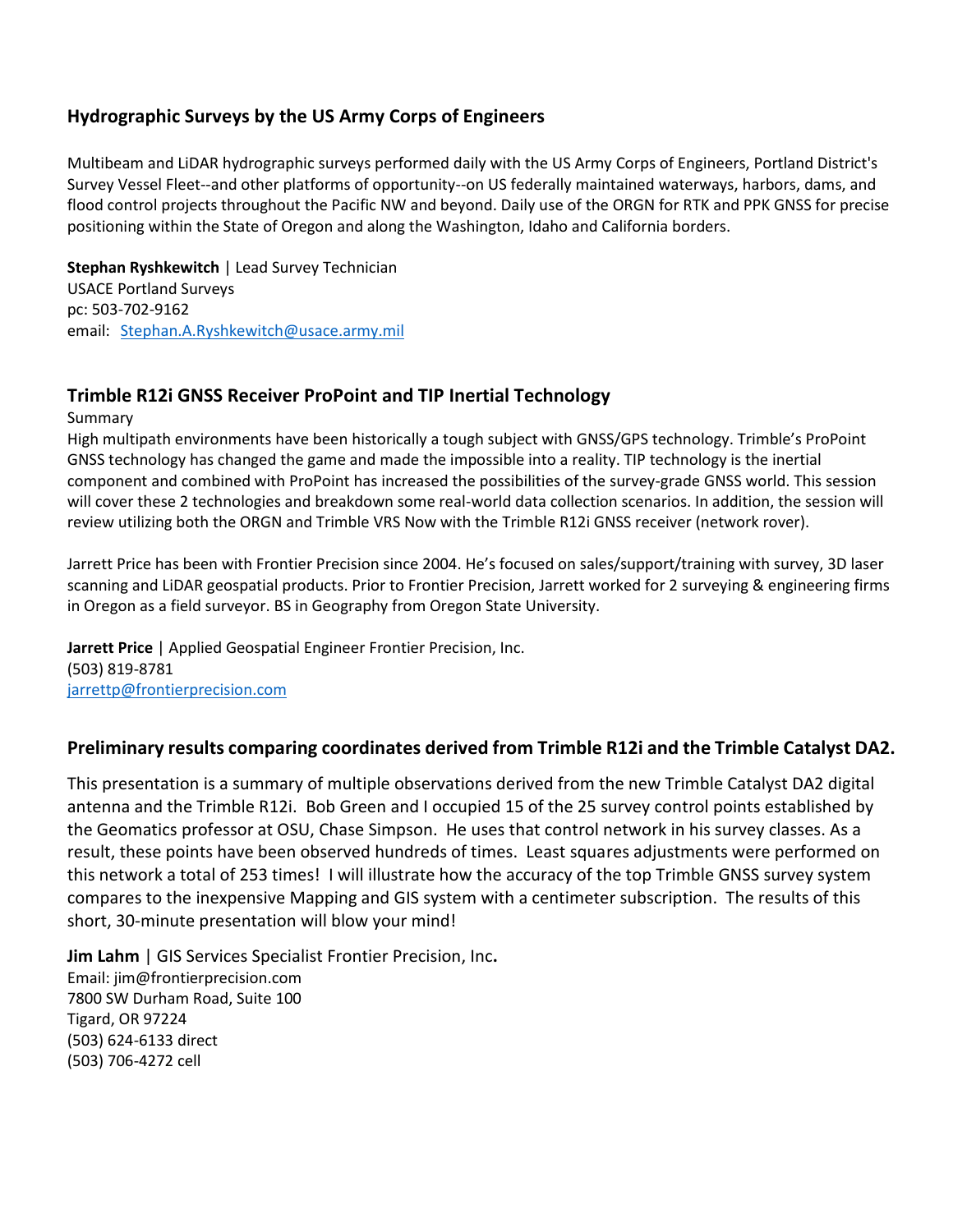## **ODOT-ORGN update and questions.**

Presenting updates on changes in the ORGN network and its products. Covering newly acquired GPS stations from partner organizations/ businesses, to new ones built by ODOT, and possible future sites. Emphasizing correctors available to our GPS customers, including the GNSS ones than enable tracking up to 3 constellations on the network. And summarizing the diverse customer base that utilize the network.

*Eric P. Zimmerman, PLS* Geodetic Survey Associate, ODOT 800 Airport Rd. SE, Salem, OR 97301-4798 Email: Eric.P.ZIMMERMAN@odot.oregon.gov 503.779.5069; 503.986.3548(f)

## **QGIS, Is Free Worth the Price" QGIS is an open-source mapping/GIS program.**

My presentation will go over the basics of using QGIS including:

- 1. Bringing in Imagery
- 2. Making shape files
- 3. Changing coordinate systems
- 4. Making a Plot Grid
- 5. Rotating a Plot Grid
- 6. Determining Acreage of polygons
- 7. Making a professional looking map
- 8. Making contours from a DEM model

Several DVD's will be available to participant with the latest version of QGIS. I will also have several white papers showing exactly how to do the things I talk about.

Jon Aschenbach | Summerlake Enterprises 503-707-6236 Cell email: [jon.aschenbach@gmail.com](mailto:jon.aschenbach@gmail.com)

## **Implementation of GNSS Technologies in Drone Surveying**

This presentation will explore the use of GNSS in various drone surveying techniques. It will demonstrate how Real-time (RTK) and Post-Processed (PPK) GNSS corrections can improve the efficiency and accuracy of data collection. Possible field demonstration depending on weather.

Josh Kowalski managed sUAS Operations at a regional engineering firm for years, Josh now works with S&F Land Services focusing on all types of remote sensing projects (sUAS Photogrammetry, sUAS LiDAR, Terrestrial Scanning). Josh holds an AAS in Geomatics, BS in Forestry (GIS/Remote Sensing concentration) and MSCert in Remote Sensing. He is an Oregon Land Surveying Intern (LSI) and is currently waiting for OSBEELS approval for Professional Land Surveyor (PLS) licensure.

#### **Josh Kowalski, LSIT** (m) 802-999-7561

email: [Josh.kowalski@sflands.com](mailto:Josh.kowalski@sflands.com)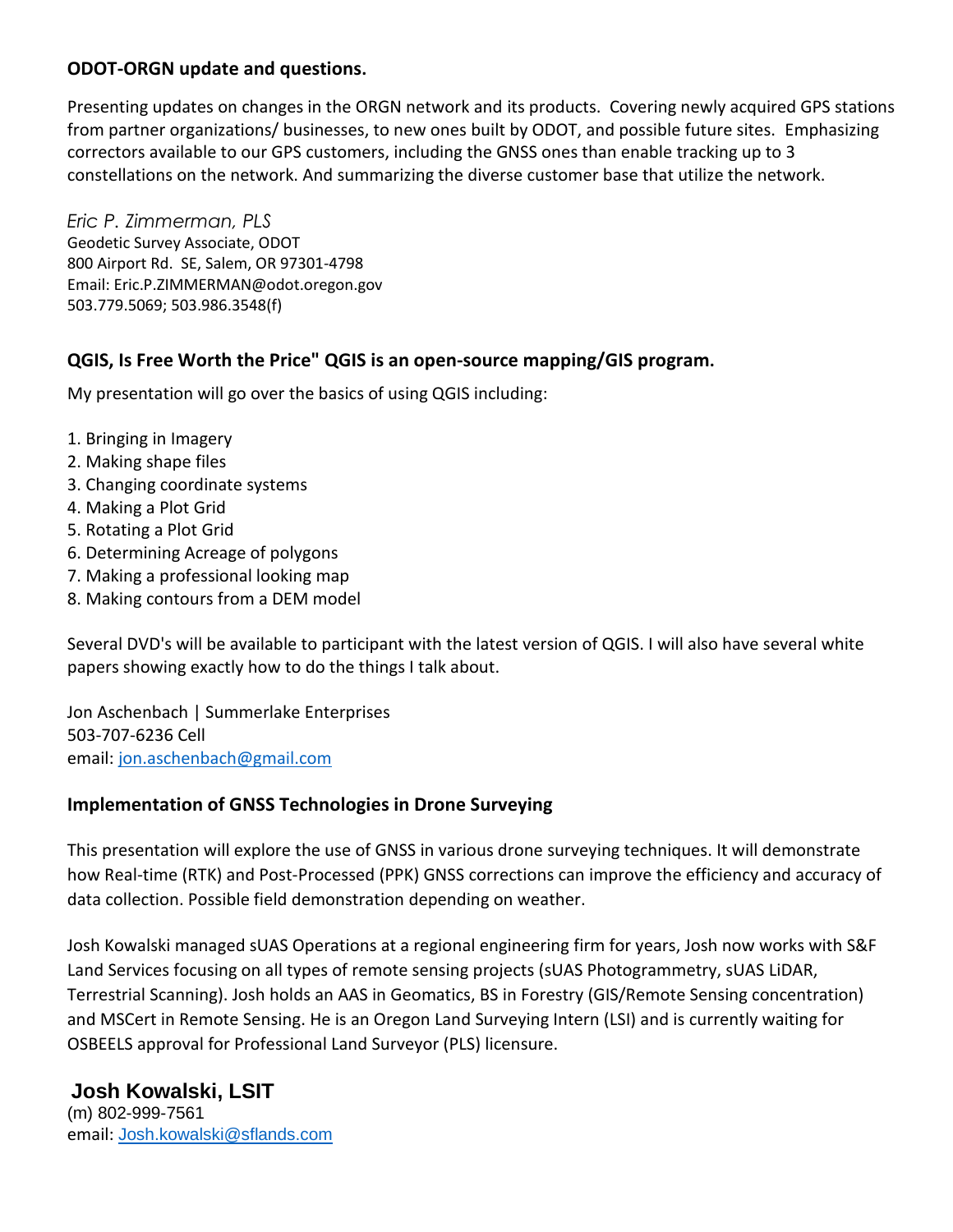## **UNAVCO/PBO/EARTHSCOPE**

Chad Pyatt NOTA NW Geodetic Infrastructure Unavco, Inc. (720)289-6079 | Email: [pyatt@unavco.org](mailto:pyatt@unavco.org)

### **BLM survey Use of Global Navigation Satellite Systems (GNSS) In Cadastral Surveys**

Today, surveyors use Precise Point Positioning Tools (PPP) like the National Geodetic Survey (NGS) On-line Positioning User System (OPUS) as the basis of control and use Real Time Kinematic (RTK) tools for corner observations. In addition, satellite receivers are no longer limited to the United States GPS satellite network, as they can now connect to multiple satellite constellations such as GNSS (U.S) and GLONASS (Russia) or GALILEO (European Union) for positioning. In 1997, when the original work for these documents began, PPP type tools did not exist and RTK surveys were in its infancy. Discussion of Guideline procedural methods to reflect changes in how BLM conduct surveys and support appropriate use of new advances in technology.

#### **Ernest Q. Lundeen**

Cadastral Surveyor Medford District Office 3040 Biddle Rd. Medford, OR 97504 (541) 618-2454 Email: elundeen@blm.gov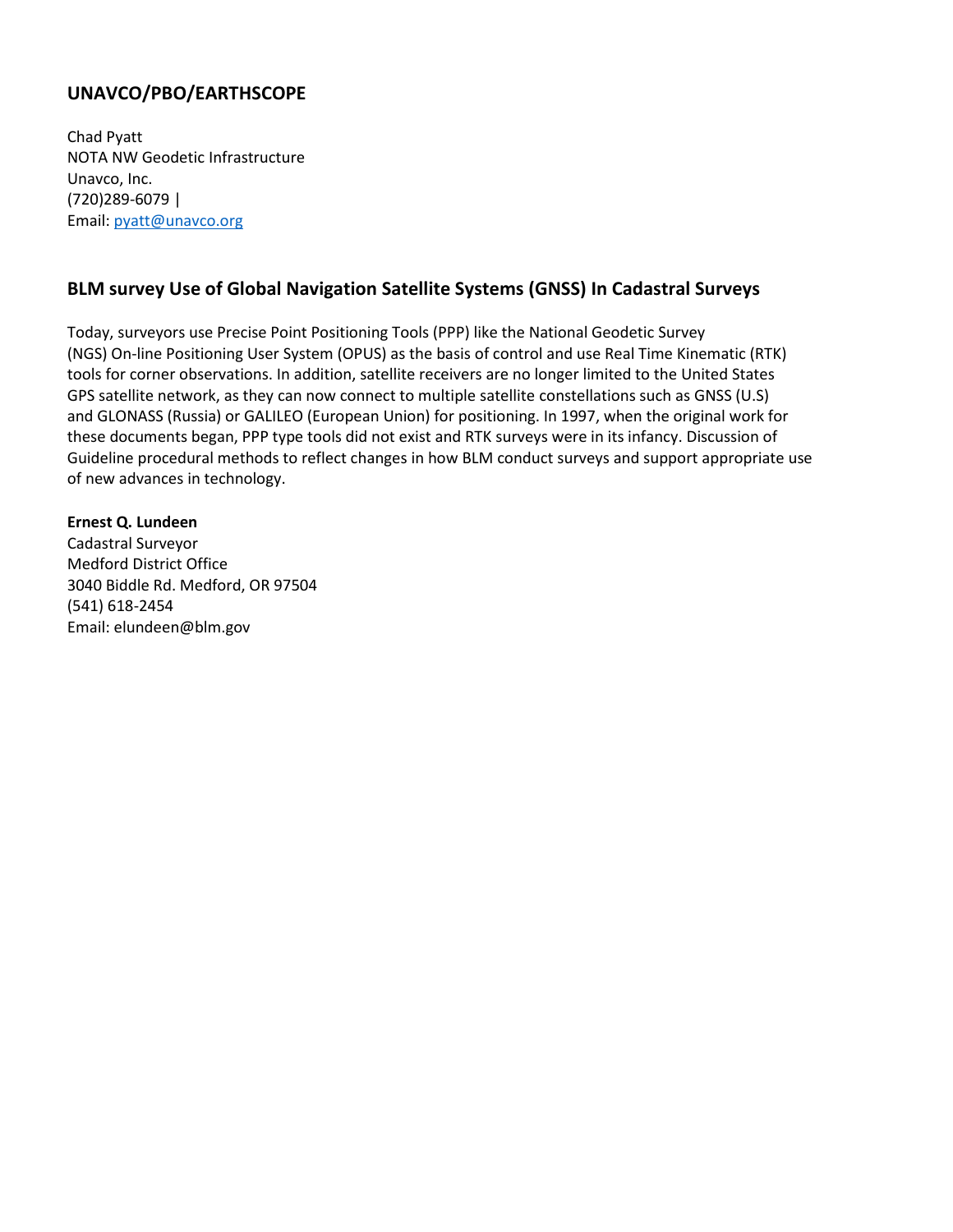